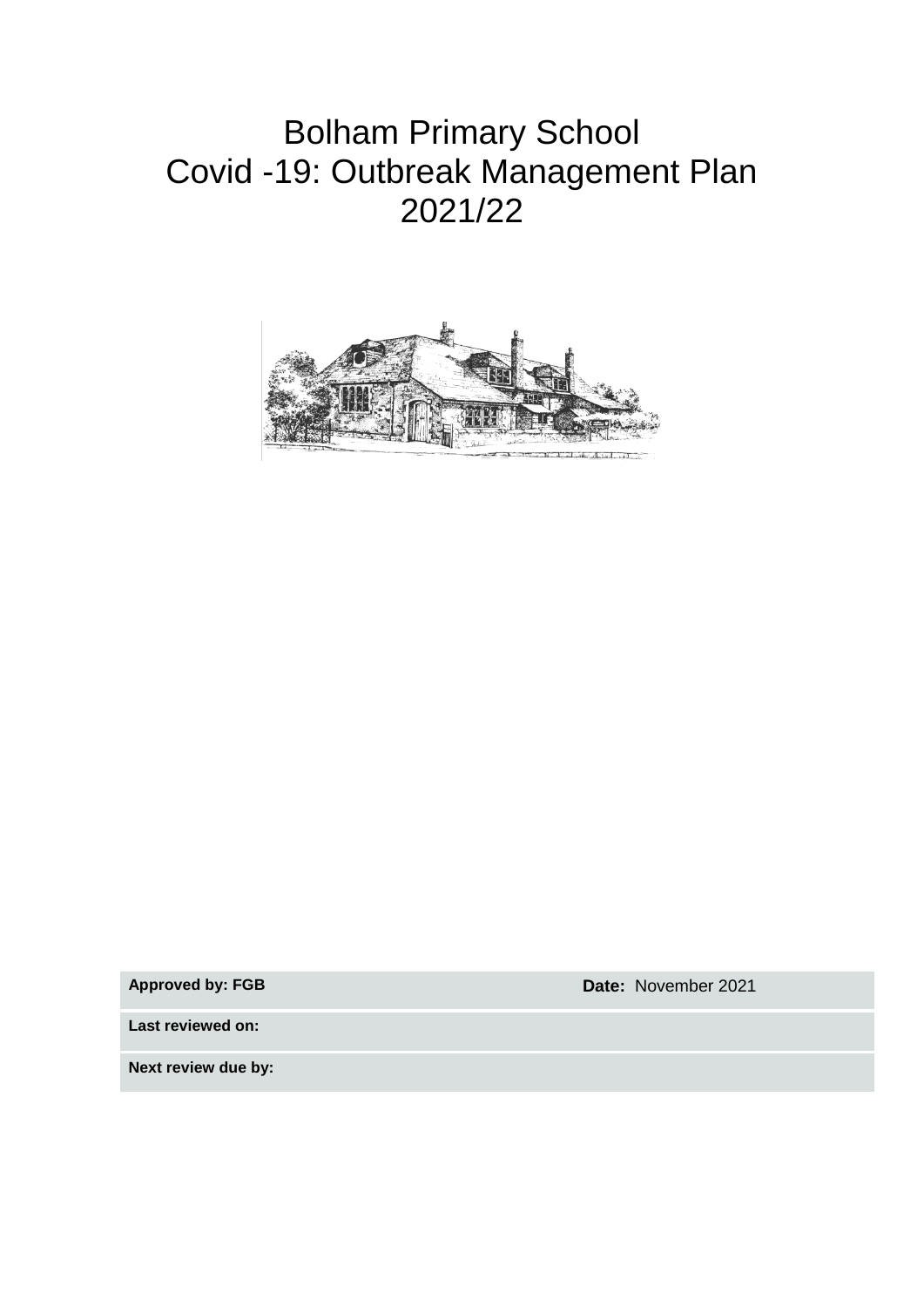This plan is based on the [contingency framework for managing local outbreaks](https://www.gov.uk/government/publications/coronavirus-covid-19-local-restrictions-in-education-and-childcare-settings) of COVID-19, provided by the Department for Education (DfE).

We will only implement some, or all, of the measures in this plan in response to recommendations provided by our local authority (LA), director of public health (DsPH), Public Health England (PHE) health protection team or the national government.

It may be necessary to implement these measures in the following circumstances, for example:

To help manage a COVID-19 outbreak within the school

If COVID-19 infection rates in the community are extremely high, and other measures have failed to reduce transmission

As part of a package of measures responding to a 'variant of concern' (VoC)

| <b>Our Core</b><br><b>Principles</b> | Maximise children and young people in Bolham Primary School and and minimise<br>$\bullet$<br>disruption in a way that best manages COVID-19<br>Judge the management of transmissions against educational drawbacks<br>$\bullet$<br>Implement measures which should affect the minimum number for the shortest<br>$\bullet$<br>time<br>Restrict attendance a last resort<br>$\bullet$                                                                                                                                                                                                                                                  |
|--------------------------------------|---------------------------------------------------------------------------------------------------------------------------------------------------------------------------------------------------------------------------------------------------------------------------------------------------------------------------------------------------------------------------------------------------------------------------------------------------------------------------------------------------------------------------------------------------------------------------------------------------------------------------------------|
| <b>Our Basic</b><br><b>Measures</b>  | We will follow and promote public health advice on testing, self-isolation and<br>1.<br>managing confirmed cases of COVID-19<br>2. Staff will be encouraged to should test themselves using LFD twice a week at home.<br>3. We will continue good hygiene measures for everyone, maintain appropriate<br>cleaning regimes, keep occupied spaces well ventilated and make appropriate use of<br>PPE<br>4. We will continue strong messaging about signs and symptoms, isolation advice and<br>testing to support prompt isolation of suspected cases<br>We will encourage vaccination uptake for all eligible staff and students<br>5. |
|                                      | <b>Vaccination information</b><br>Eligible staff can book your vaccine through the NHS portal<br>Book or manage your coronavirus (COVID-19) vaccination - NHS (www.nhs.uk)<br>or attend one of several walk in sites Find out where your nearest walk-in<br>vaccination site is<br>All adults have now been offered vaccination. Staff who have concerns about<br>vaccination support can ask questions on a one-to-one basis from specially trained<br>nurses in Devon. Contact Lindsay Hemming or Sarah Manton<br>(lindsay.hemming1@nhs.net and sarahmanton@nhs.net).                                                               |
|                                      | Should the school experience any anti-vaccination activity we will report this via<br>completion and submission of this SBAR incident report form<br><b>Education Devon</b><br>SBAR Incident repor                                                                                                                                                                                                                                                                                                                                                                                                                                    |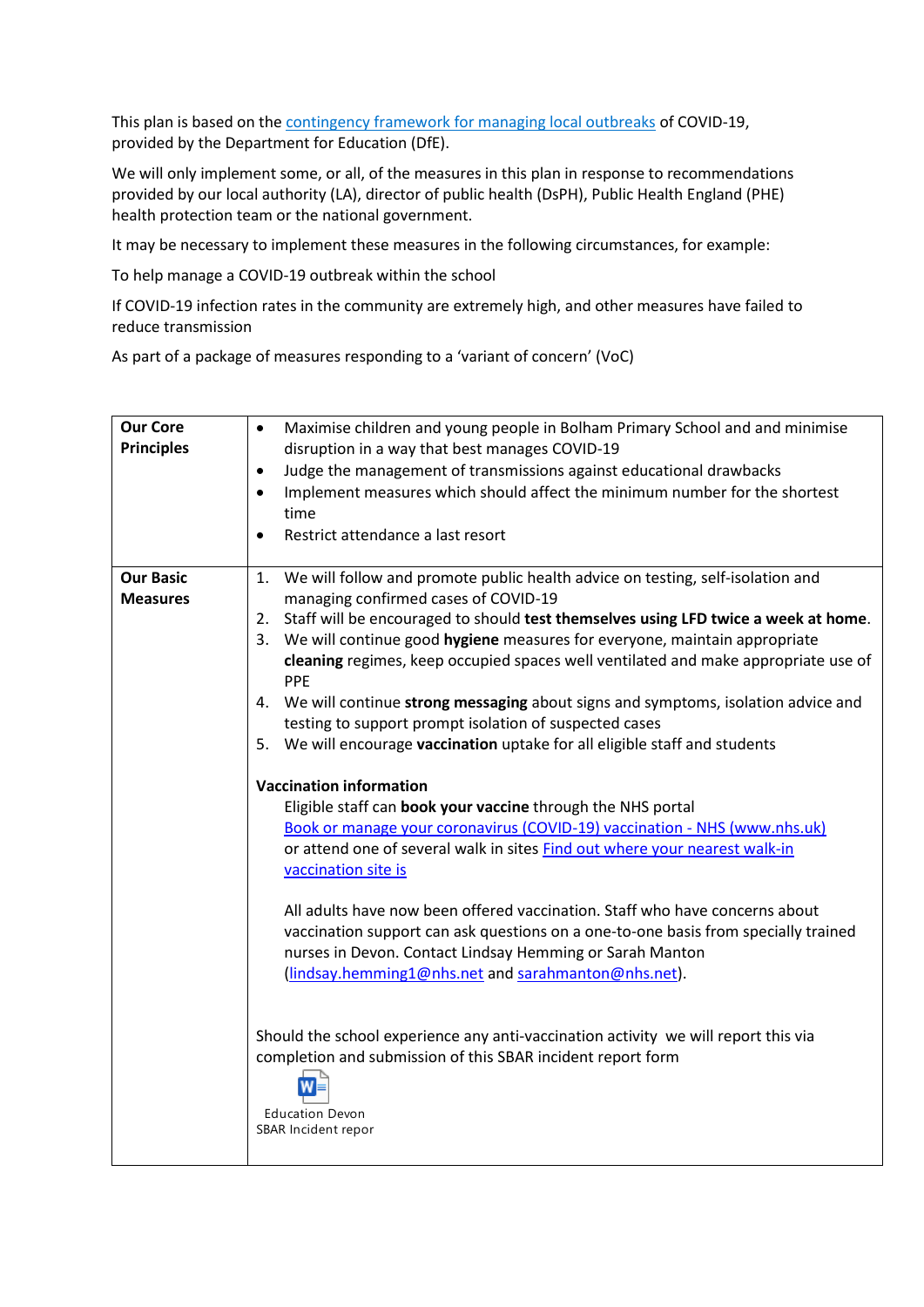| Who needs to       | Possible case: new continuous cough and/or high                                                                                                                                  | Isolate and send home to    |
|--------------------|----------------------------------------------------------------------------------------------------------------------------------------------------------------------------------|-----------------------------|
| isolate            | temperature and/or a loss of, or change in, normal sense                                                                                                                         | take a PCR test if still at |
|                    | of taste or smell (anosmia)                                                                                                                                                      | your setting.               |
|                    |                                                                                                                                                                                  |                             |
|                    | Confirmed case: LFD or PCR COVID-19 positive person                                                                                                                              | 10 days isolation from      |
|                    | with or without symptoms                                                                                                                                                         | onset of symptoms (or       |
|                    |                                                                                                                                                                                  | positive test if            |
|                    |                                                                                                                                                                                  | asymptomatic) or in the     |
|                    | Partially or unvaccinated close contacts Aged over 18                                                                                                                            | case of a close contact     |
|                    | years and 6 months of age (unless medically exempt from                                                                                                                          | from last contact with a    |
|                    | vaccination)                                                                                                                                                                     | case                        |
| Who does not to    |                                                                                                                                                                                  |                             |
| isolate            | Fully vaccinated adults: those who have received their second dose of an MHRA<br>$\bullet$                                                                                       |                             |
|                    | approved vaccine in the UK vaccination programme, at least 14 days prior to contact<br>with a positive case                                                                      |                             |
|                    | Children and young people; those under the age of 18 years and 6 months<br>$\bullet$                                                                                             |                             |
|                    | Clinical trial participants: those who have taken part in $-$ or are currently taking part<br>$\bullet$                                                                          |                             |
|                    | in - an MHRA approved COVID-19 vaccine trial                                                                                                                                     |                             |
|                    | Medical exemptions: those who can evidence that they cannot be vaccinated for<br>$\bullet$                                                                                       |                             |
|                    | medical reasons                                                                                                                                                                  |                             |
|                    |                                                                                                                                                                                  |                             |
|                    | Siblings/household contacts aged under 18 and six months and fully vaccinated staff<br>members who are contacts can continue to attend the setting, providing they are not       |                             |
|                    | showing any COVID-19 symptoms, but should avoid close contact with anyone who is                                                                                                 |                             |
|                    | clinically extremely vulnerable.                                                                                                                                                 |                             |
|                    |                                                                                                                                                                                  |                             |
|                    |                                                                                                                                                                                  |                             |
| <b>NHS Contact</b> | NHS Test and Trace will interview cases and will contact individuals who have had                                                                                                |                             |
| tracing            | close contact where they have contact details to let them know that they have been                                                                                               |                             |
|                    | identified as a contact and check whether they are legally required to self-isolate. If they                                                                                     |                             |
|                    | are not legally required to self-isolate, they will be provided with advice on accessing a                                                                                       |                             |
|                    | PCR test and given guidance on preventing the spread of COVID-19.                                                                                                                |                             |
|                    |                                                                                                                                                                                  |                             |
|                    | Fully vaccinated close contacts and under 18s are not required to self-isolate while<br>waiting for the result of their PCR providing they are not showing any signs or symptoms |                             |
|                    | of COVID-19.                                                                                                                                                                     |                             |
|                    |                                                                                                                                                                                  |                             |
|                    | Children aged 4 and under will only require a PCR test if they are symptomatic or if a                                                                                           |                             |
|                    | member of their household is a positive COVID-19 case                                                                                                                            |                             |
|                    |                                                                                                                                                                                  |                             |
|                    | Individuals should not arrange to have a PCR test if they have previously received a<br>positive PCR test result in the last 90 days, unless they develop any new symptoms of    |                             |
|                    | COVID-19, as it is possible for PCR tests to remain positive for some time after COVID-19                                                                                        |                             |
|                    | infection.                                                                                                                                                                       |                             |
|                    |                                                                                                                                                                                  |                             |
|                    |                                                                                                                                                                                  |                             |
|                    |                                                                                                                                                                                  |                             |
|                    |                                                                                                                                                                                  |                             |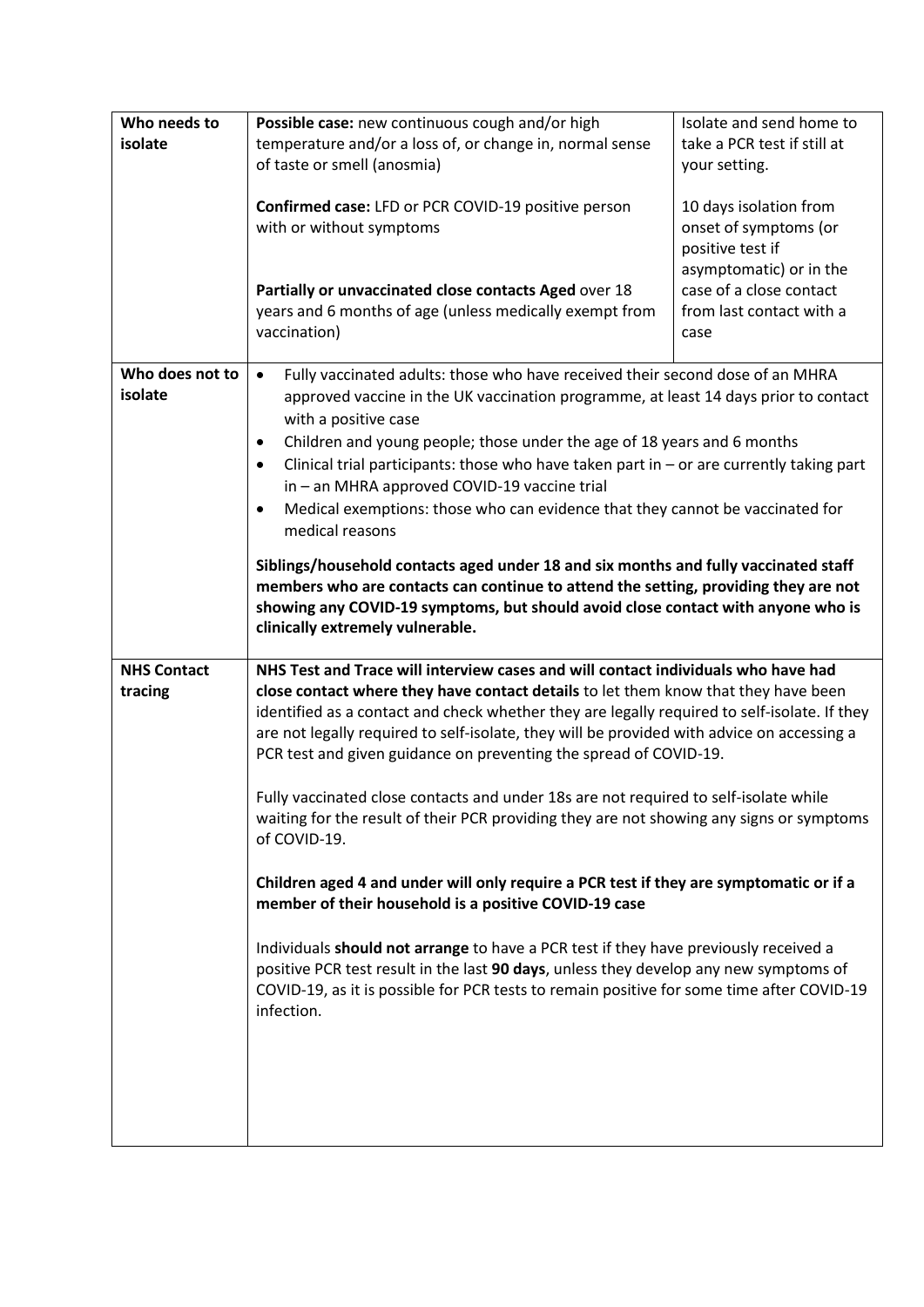| <b>Cases in Staff</b> | Where the case is a member of staff we will ask which<br>people they have had definite contact with according to the<br>standard contact tracing definitions being used (see below)                                                                                                                                                                                                                                                                                                                                                                                                                                                                                                                                                                                                                                                          | We will continue to<br>support the identification<br>of staff to staff close                                                                                                                                                                                                                                                                                                                                                                                                      |
|-----------------------|----------------------------------------------------------------------------------------------------------------------------------------------------------------------------------------------------------------------------------------------------------------------------------------------------------------------------------------------------------------------------------------------------------------------------------------------------------------------------------------------------------------------------------------------------------------------------------------------------------------------------------------------------------------------------------------------------------------------------------------------------------------------------------------------------------------------------------------------|-----------------------------------------------------------------------------------------------------------------------------------------------------------------------------------------------------------------------------------------------------------------------------------------------------------------------------------------------------------------------------------------------------------------------------------------------------------------------------------|
|                       | a person who has had face-to-face contact (within one<br>$\bullet$<br>metre), with someone who has tested positive for<br>COVID-19, including:<br>being coughed on                                                                                                                                                                                                                                                                                                                                                                                                                                                                                                                                                                                                                                                                           | contacts and establish<br>vaccination status to<br>ascertain whether self-<br>isolation is required.                                                                                                                                                                                                                                                                                                                                                                              |
|                       | $\circ$<br>having a face-to-face conversation within one<br>$\circ$<br>metre, or<br>contact within one metre for one minute or longer<br>$\circ$<br>without face-to-face contact<br>$\circ$ a person who has been within 2 metres of someone<br>who has tested positive for COVID-19 for more<br>than 15 minutes (either as a one- off contact or<br>added up together over one day<br>a person who has travelled in a small vehicle with<br>$\circ$<br>someone who has tested positive for COVID-19 or<br>in a large vehicle or plane near someone who has<br>tested positive for COVID-19<br>Where an interaction between 2 people has taken place<br>through a Perspex (or equivalent) screen, this would not be<br>considered sufficient contact, provided that there has been<br>no other contact such as any of those indicated above. | We no longer routinely<br>need to report contacts to<br>the self-isolation hub<br>where cases are able to<br>identify these to NHS test<br>and trace. However, to<br>support staff to access<br>support payments this may<br>still be necessary if self-<br>isolation is needed and<br>cases are not able to<br>identify close contacts to<br>NHS Test and Trace (e.g.<br>temporary staff, supply<br>contractors etc who may<br>not have contact details of<br>people in school). |
|                       |                                                                                                                                                                                                                                                                                                                                                                                                                                                                                                                                                                                                                                                                                                                                                                                                                                              | <b>NHS Test and Trace self-</b><br>isolation hub on 0203<br>7436715. NHS Test and<br>Trace will follow-up directly<br>with contacts to provide<br>testing and isolation<br>advice. 8 digit CTAS<br>number sent to your<br>positive case / member of<br>staff will be required                                                                                                                                                                                                     |
| <b>Seeking extra</b>  | We will seek Public Health Advice if:                                                                                                                                                                                                                                                                                                                                                                                                                                                                                                                                                                                                                                                                                                                                                                                                        |                                                                                                                                                                                                                                                                                                                                                                                                                                                                                   |
| action                | 5 children, pupils, students or staff, who are likely to have mixed closely, test<br>$\bullet$<br>positive for COVID-19 within a 10-day period; or                                                                                                                                                                                                                                                                                                                                                                                                                                                                                                                                                                                                                                                                                           |                                                                                                                                                                                                                                                                                                                                                                                                                                                                                   |
|                       | 10% of children, pupils, students or staff who are likely to have mixed closely test<br>$\bullet$<br>positive for COVID-19 within a 10-day period                                                                                                                                                                                                                                                                                                                                                                                                                                                                                                                                                                                                                                                                                            |                                                                                                                                                                                                                                                                                                                                                                                                                                                                                   |
|                       | If a pupil, student, child or staff member is admitted to hospital with COVID-19<br>$\bullet$                                                                                                                                                                                                                                                                                                                                                                                                                                                                                                                                                                                                                                                                                                                                                |                                                                                                                                                                                                                                                                                                                                                                                                                                                                                   |
|                       |                                                                                                                                                                                                                                                                                                                                                                                                                                                                                                                                                                                                                                                                                                                                                                                                                                              |                                                                                                                                                                                                                                                                                                                                                                                                                                                                                   |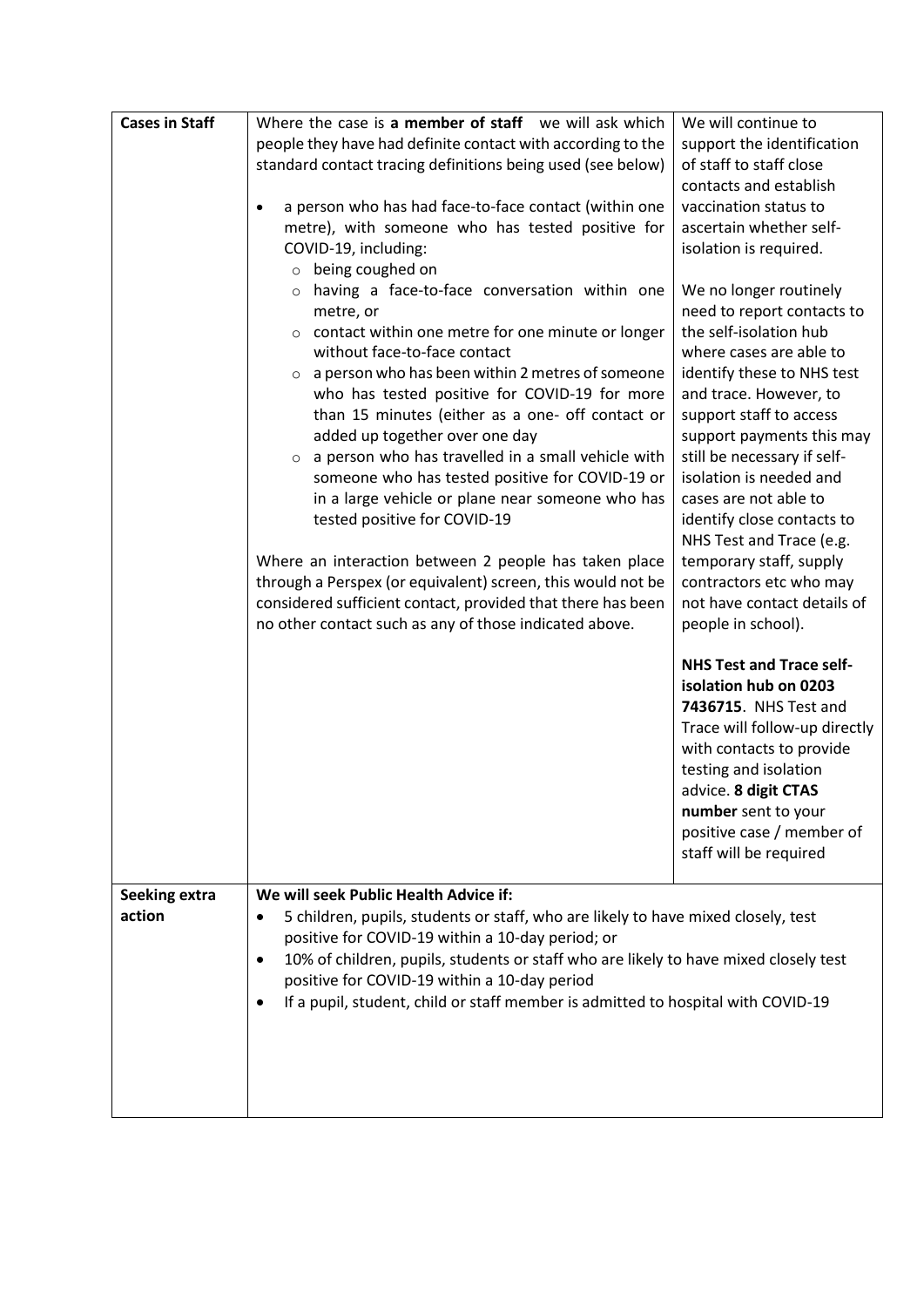| Who we will                                            | We will Inform the local Public Health Team using the smart survey form outlining a                                                                                                                                                                                                                                                                                                                                                                                                                                                                                                                                                                                                                                                                                                                                                                                                                                                                                                        |                                                                                                                               |
|--------------------------------------------------------|--------------------------------------------------------------------------------------------------------------------------------------------------------------------------------------------------------------------------------------------------------------------------------------------------------------------------------------------------------------------------------------------------------------------------------------------------------------------------------------------------------------------------------------------------------------------------------------------------------------------------------------------------------------------------------------------------------------------------------------------------------------------------------------------------------------------------------------------------------------------------------------------------------------------------------------------------------------------------------------------|-------------------------------------------------------------------------------------------------------------------------------|
| inform                                                 | summary of cases and indicate if support is required in the additional comments section                                                                                                                                                                                                                                                                                                                                                                                                                                                                                                                                                                                                                                                                                                                                                                                                                                                                                                    |                                                                                                                               |
| PDF<br>Schools Flowchart<br>V17 OCT21.pdf              | Inform the DfE helpline (0800 046 8687) if we meet the below threshold:<br>5 children, pupils, students and staff, who are likely to have mixed closely, test<br>٠<br>positive for COVID-19 within a 10-day period in mainstream schools and settings<br>10% of children, pupils, students or staff who are likely to have mixed closely test<br>$\bullet$<br>positive for COVID-19 within a 10-day period.<br>There are any admissions to hospital for COVID-19.<br>٠<br>We are having problems implementing the control measures.<br>٠<br>We have applied the control measures and are still seeing a significant rise in cases<br>$\bullet$<br><b>Parents</b><br>We will provide a warn and inform letter to parents across the school when cases first<br>seen.<br>When thresholds above met - so 5+ cases/2+ cases/10% in groups that mix an outbreak<br>letter we will seek PHSW support and provide an outbreak letter to parents of that group<br>Warn and inform COVID_Outbreak_T |                                                                                                                               |
|                                                        | V5.docx<br>emplate_All_Parents                                                                                                                                                                                                                                                                                                                                                                                                                                                                                                                                                                                                                                                                                                                                                                                                                                                                                                                                                             |                                                                                                                               |
| <b>Additional</b><br>outbreak<br>management<br>actions | <b>Additional measures:</b><br>Daily LFD testing for close or household contacts<br>٠<br>(identified by NHS Test and Trace) while awaiting PCR<br>results.<br>Strengthen communications around twice weekly LFD<br>٠<br>testing, symptoms/case isolation<br>Share warn and inform/outbreak letters as<br>appropriate as outlined above<br>Consider moving activities outdoors (exercise,<br>assemblies, and classes)<br>Improve ventilation indoors (where not negatively<br>٠<br>impacting thermal comfort)<br>One-off enhanced cleaning focussed on touch points<br>٠<br>and shared equipment<br>Review and reinforce hygiene measures<br>٠<br>Promote vaccination uptake for eligible students and<br>staff                                                                                                                                                                                                                                                                             | <b>DfE</b> helpline<br>0800 046 8687<br>smart survey<br>Warn and inform<br>V5.docx<br>COVID_Outbreak_T<br>emplate_All_Parents |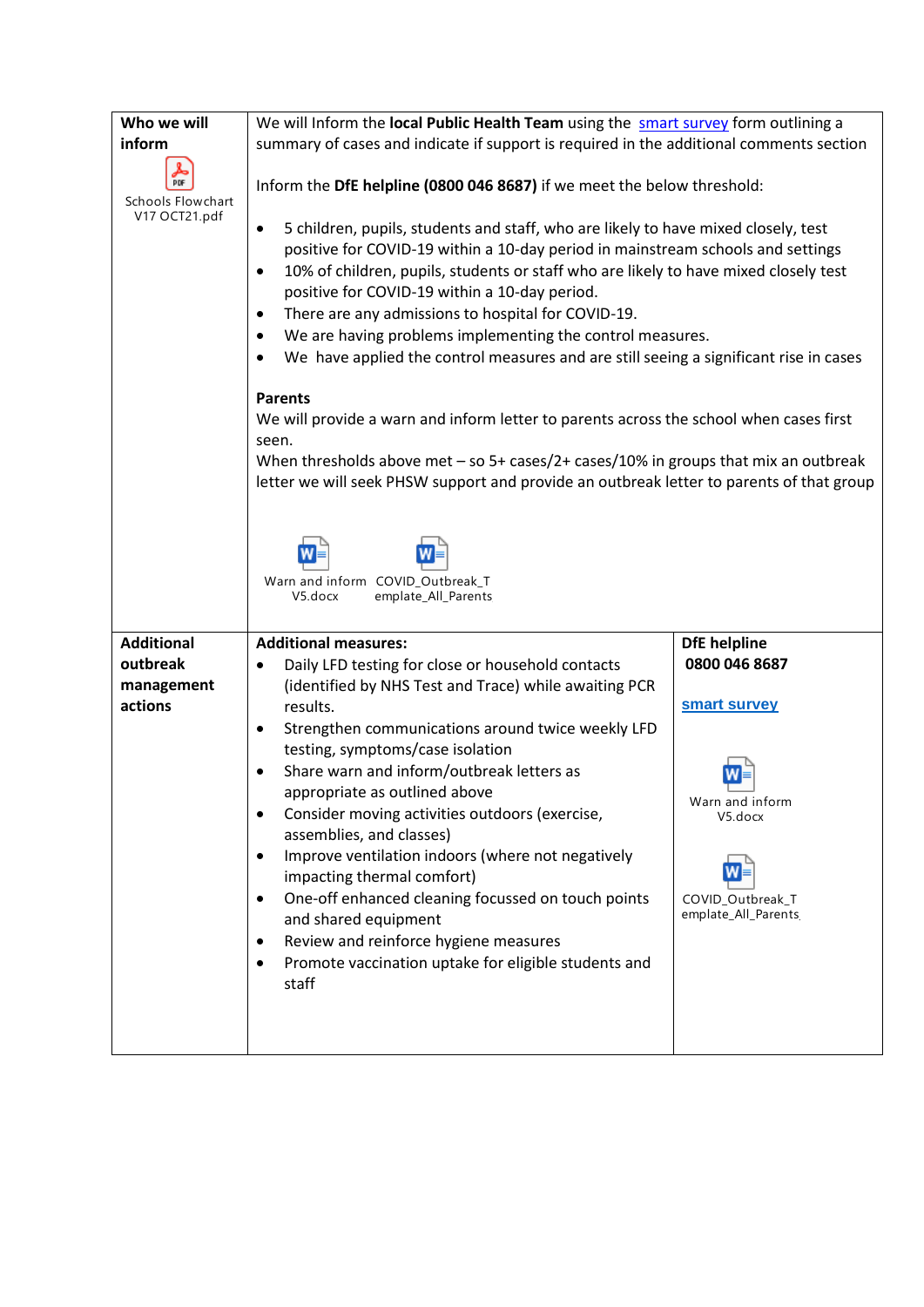| <b>Enhanced</b>         | We will discuss enhanced measures with public health                                       | <b>UKHSA SW Planning Tool:</b>        |
|-------------------------|--------------------------------------------------------------------------------------------|---------------------------------------|
| <b>Outbreak</b>         | and Exceptional measures that could be implemented                                         | Covid-19 Outbreak                     |
| <b>Management</b>       | through an IMT (Incident Management Team) or OCT                                           | Management in Education               |
| <b>Action Plan</b>      | (Outbreak Control Team) process:                                                           | & Childcare Settings                  |
|                         | Increased frequency of LFD testing (for eligible<br>$\bullet$                              | W                                     |
| Our plan will be        | staff/students) including daily testing where case                                         |                                       |
| considered              | numbers are very high amongst an identified group                                          | 20211014EYESOutbr<br>eakManagementPla |
| through a risk          | or cohort.                                                                                 |                                       |
| assessment with         | Promote social distancing and reducing crowding e.g.<br>$\bullet$                          |                                       |
| Local Health &          | reducing the number of children gathering together,                                        |                                       |
| <b>Safety or Public</b> | staggered start/finish times & parent drop off/pick up                                     |                                       |
| <b>Health Devon</b>     | One-off PCR testing for setting contacts<br>$\bullet$                                      |                                       |
| <b>Team or SW</b>       | Reduce inter-group mixing (separate break times,<br>$\bullet$                              |                                       |
| <b>UKHSA</b>            | staggered entry, smaller groups/bubbles, reduce staff                                      |                                       |
| <b>Protection Team</b>  | sharing across groups)                                                                     |                                       |
|                         | Reduce staff mixing e.g. limit/review face to face<br>$\bullet$<br>meetings and onsite CPD |                                       |
|                         | Temporary use of face coverings in communal areas<br>$\bullet$                             |                                       |
|                         | and/or classrooms (not for EY or primary age children)                                     |                                       |
|                         | Limitation of visits to and out of the setting<br>$\bullet$                                |                                       |
|                         | After all other measures and a multi-agency Incident                                       |                                       |
|                         | Management Team meeting:                                                                   |                                       |
|                         | In exceptional circumstances - reinstate on-site LFD<br>$\bullet$                          |                                       |
|                         | testing/mobile testing van, whole genome sequencing                                        |                                       |
|                         | for a variant of concern or variant under investigation                                    |                                       |
|                         | requiring management                                                                       |                                       |
|                         | As a last resort, attendance restrictions via partial or                                   |                                       |
|                         | full closure, limit access to before / after school                                        |                                       |
|                         | activities & wrap-around care                                                              |                                       |
| Our notes on            | Update to self-isolation advice and the NHS COVID-19                                       |                                       |
| the NHS COVID-          | app                                                                                        |                                       |
| 19 App                  | From Monday 16 August, people who have been fully                                          |                                       |
|                         | vaccinated (defined as two weeks after their final dose)                                   |                                       |
|                         | within the UK, or aged under 18 years and 6 months will                                    |                                       |
|                         | no longer be asked to self-isolate if they are identified as a                             |                                       |
|                         | close contact of a positive COVID-19 case. Individuals will                                |                                       |
|                         | instead be advised to take a PCR test as soon as possible                                  |                                       |
|                         | and given advice on how to prevent the spread of COVID.                                    |                                       |
|                         | The NHS COVID-19 app will be updated to reflect this                                       |                                       |
|                         | change:                                                                                    |                                       |
|                         | The app will now ask you to confirm your age and                                           |                                       |
|                         | vaccination status in order to update the advice                                           |                                       |
|                         | provided by the app.                                                                       |                                       |
|                         | The majority of people will not be advised to self-<br>٠                                   |                                       |
|                         | isolate.                                                                                   |                                       |
|                         | If you are advised to self-isolate, the self-isolation                                     |                                       |
|                         | countdown timer can help you keep track of your                                            |                                       |
|                         |                                                                                            |                                       |
|                         | isolation days.                                                                            |                                       |